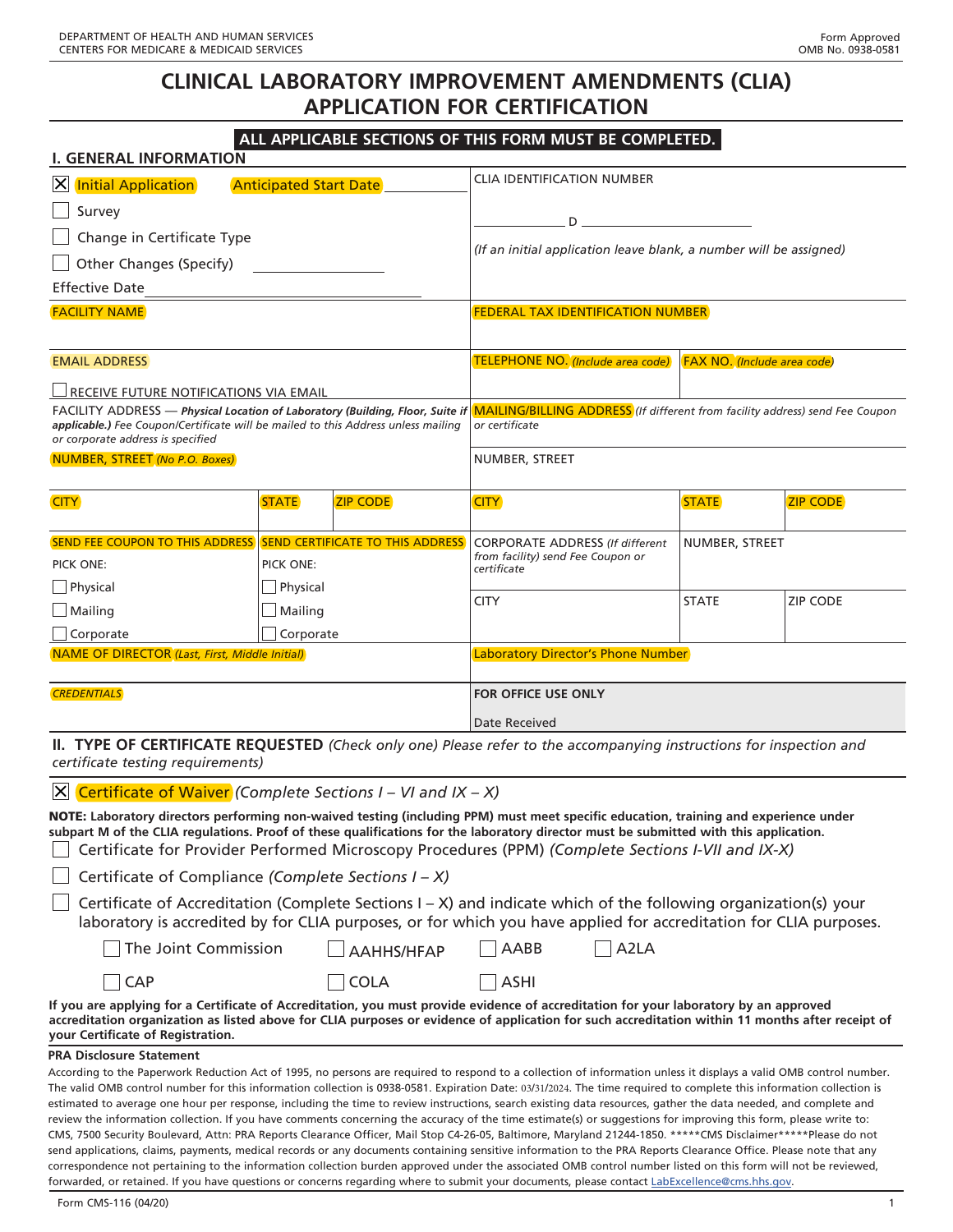#### **III. TYPE OF LABORATORY** *(Check the one most descriptive of facility type)*

| 01           | Ambulance                        |    | Health Main. Organization        |    | 22 Practitioner Other (Specify)               |
|--------------|----------------------------------|----|----------------------------------|----|-----------------------------------------------|
| $ 02\rangle$ | <b>Ambulatory Surgery Center</b> |    | 12 Home Health Agency            |    |                                               |
| 03           | Ancillary Testing Site in        | 13 | Hospice                          | 23 | Prison                                        |
|              | <b>Health Care Facility</b>      |    | 14 Hospital                      |    | 24 Public Health Laboratories                 |
| 04           | <b>Assisted Living Facility</b>  | 15 | Independent                      | 25 | <b>Rural Health Clinic</b>                    |
| 05           | <b>Blood Bank</b>                | 16 | Industrial                       |    |                                               |
|              | 06 Community Clinic              |    | Insurance                        |    | $\mathsf{X}$ 26 School/Student Health Service |
| 07           | Comp. Outpatient Rehab Facility  | 18 | Intermediate Care Facilities for | 27 | Skilled Nursing Facility/                     |
| $ 08\rangle$ | <b>End Stage Renal Disease</b>   |    | Individuals with Intellectual    |    | <b>Nursing Facility</b>                       |
|              | Dialysis Facility                |    | <b>Disabilities</b>              |    | 28 Tissue Bank/Repositories                   |
| $ 09\rangle$ | <b>Federally Qualified</b>       | 19 | Mobile Laboratory                | 29 | Other (Specify)                               |
|              | <b>Health Center</b>             | 20 | Pharmacy                         |    |                                               |
|              | <b>Health Fair</b>               |    | Physician Office                 |    |                                               |

#### **IV. HOURS OF LABORATORY TESTING** *(List times during which laboratory testing is performed in HH:MM format) If testing 24/7 Check Here*

|       | <b>SUNDAY</b> | <b>MONDAY</b> | <b>TUESDAY</b> | WEDNESDAY | <b>THURSDAY</b> | <b>FRIDAY</b> | SATURDAY |
|-------|---------------|---------------|----------------|-----------|-----------------|---------------|----------|
| FROM: |               |               |                |           |                 |               |          |
| TO:   |               |               |                |           |                 |               |          |

(For multiple sites, attach the additional information using the same format.)

**V. MULTIPLE SITES** *(must meet one of the regulatory exceptions to apply for this provision in 1-3 below)*

#### **Are you applying for a single site CLIA certificate to cover multiple testing locations?**

 $\Box$  No. If no, go to section VI.  $\Box$  Yes. If yes, complete remainder of this section.

#### **Indicate which of the following regulatory exceptions applies to your facility's operation.**

1. Is this a laboratory that is not at a fixed location, that is, a laboratory that moves from testing site to testing site, such as mobile unit providing laboratory testing, health screening fairs, or other temporary testing locations, and may be covered under the certificate of the designated primary site or home base, using its address?

#### $\Box$  Yes  $\Box$  No

If yes and a mobile unit is providing the laboratory testing, record the vehicle identification number(s) (VINs) and attach to the application.

2. Is this a not-for-profit or Federal, State or local government laboratory engaged in limited (not more than a combination of 15 moderate complexity or waived tests per certificate) public health testing and filing for a single certificate for multiple sites?

#### **Yes** No

If yes, provide the number of sites under the certificate \_\_\_\_\_\_\_\_\_\_\_\_ and list name, address and test performed for each site below.

3. Is this a hospital with several laboratories located at contiguous buildings on the same campus within the same physical location or street address and under common direction that is filing for a single certificate for these locations?

#### $\Box$  Yes  $\Box$  No

If yes, provide the number of sites under this certificate \_\_\_\_\_\_\_\_\_\_\_\_\_ and list name or department, location within hospital and specialty/subspecialty areas performed at each site below.

#### If additional space is needed, check here and attach the additional information using the same format.

| NAME AND ADDRESS/LOCATION                                 |                                   | <b>TESTS PERFORMED/SPECIALTY/SUBSPECIALTY</b> |
|-----------------------------------------------------------|-----------------------------------|-----------------------------------------------|
| NAME OF LABORATORY OR HOSPITAL DEPARTMENT                 |                                   |                                               |
| ADDRESS/LOCATION (Number, Street, Location if applicable) |                                   |                                               |
| CITY, STATE, ZIP CODE                                     | TELEPHONE NO. (Include area code) |                                               |
| NAME OF LABORATORY OR HOSPITAL DEPARTMENT                 |                                   |                                               |
| ADDRESS/LOCATION (Number, Street, Location if applicable) |                                   |                                               |
| CITY, STATE, ZIP CODE                                     | TELEPHONE NO. (Include area code) |                                               |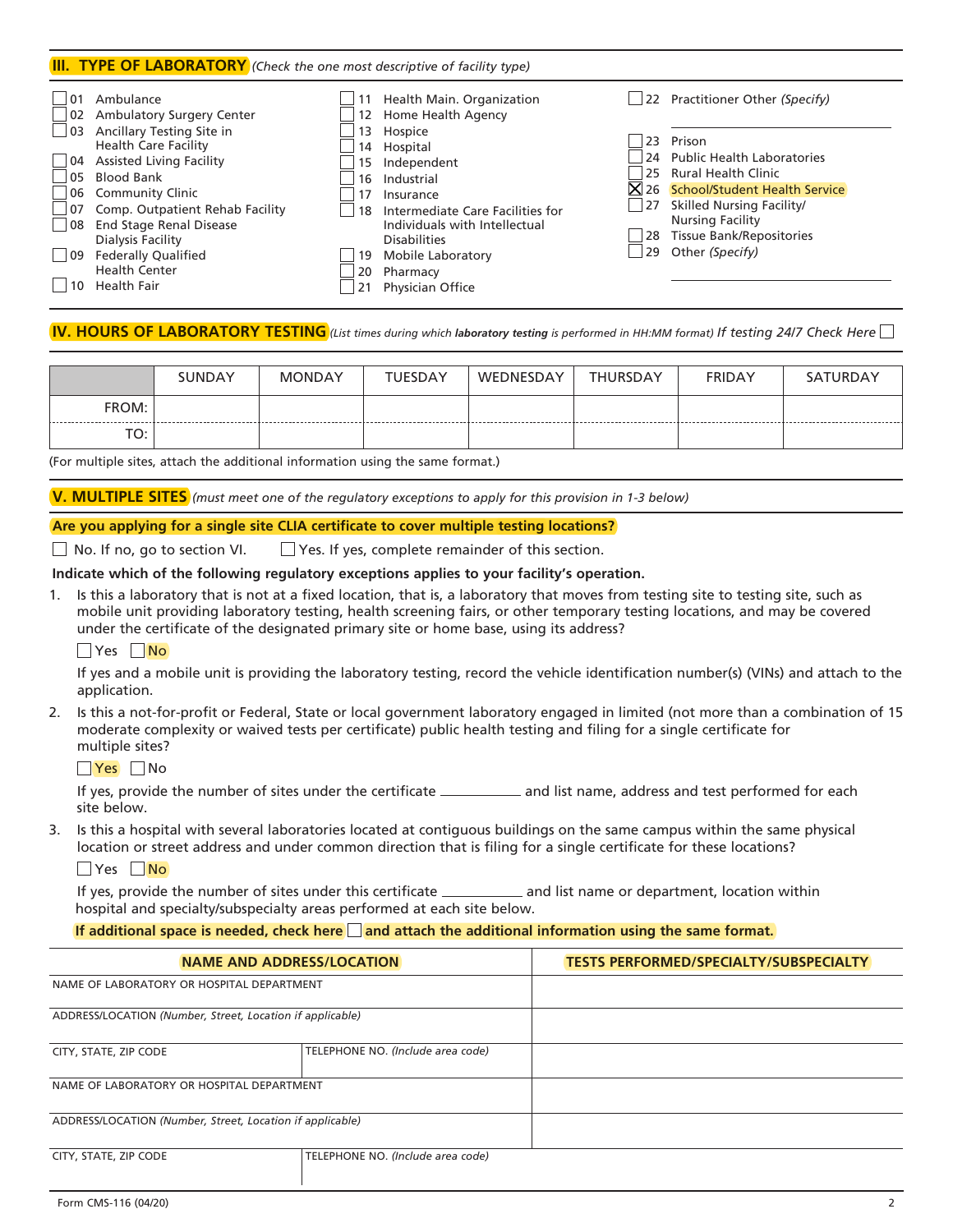In the next three sections, indicate testing performed and estimated annual test volume.

**VI. WAIVED TESTING** *If only applying for a Certificate of Waiver, complete this section and skip sections VII (PPM Testing) and VIII (Non-Waived Testing).*

Identify the waived testing (to be) performed by completing the table below. Include each analyte, test system, or device used in the laboratory.

| <b>ANALYTE / TEST</b>          | <b>TEST NAME</b>              | <b>MANUFACTURER</b>       |
|--------------------------------|-------------------------------|---------------------------|
| Example: Streptococcus group A | Ace Rapid Strep Test          | <b>Acme Corporation</b>   |
| COVID-19 Rapid Antigen         | <b>BD Veritor Plus System</b> | <b>BD Corporation</b>     |
| COVID-19/Flu A+B Rapid Antigen | <b>BD Veritor System</b>      | <b>BD Corporation</b>     |
| COVID-19 Rapid Antigen         | Binax Now Covid-19 AG Card    | <b>Abbott Corporation</b> |
| COVID-19 On-Site PCR           | Accula Rapid PCR              | Thermo Fisher             |
| COVID-19 On-Site PCR           | Visby Medical RT-PCR          | <b>Visby Medical</b>      |
|                                |                               |                           |
|                                |                               |                           |
|                                |                               |                           |
|                                |                               |                           |
|                                |                               |                           |
|                                |                               |                           |
|                                |                               |                           |
|                                |                               |                           |
|                                |                               |                           |

Indicate the **ESTIMATED TOTAL ANNUAL TEST** volume for all waived tests performed

Check if no waived tests are performed

If additional space is needed, check here  $\Box$  and attach additional information using the same format.

**VII. PPM TESTING** *If only applying for a Certificate for PPM, complete this section and skip section VIII (Non-Waived Testing).*

Listed below are the **only** PPM tests that can be performed by a facility having a Certificate for PPM. Mark the checkbox by each PPM procedure(s) to be performed.

 $\square$  Direct wet mount preparations for the presence or absence of bacteria, fungi, parasites, and human cellular elements **Potassium hydroxide (KOH) preparations** 

**Pinworm examinations** 

 $\Box$  Fern tests

 $\Box$  Post-coital direct, qualitative examinations of vaginal or cervical mucous

Urine sediment examinations

Nasal smears for granulocytes

 $\Box$  Fecal leukocyte examinations

 $\Box$  Qualitative semen analysis (limited to the presence or absence of sperm and detection of motility)

Indicate the **ESTIMATED TOTAL ANNUAL TEST** volume for all PPM tests performed \_\_\_\_\_\_\_\_\_\_\_\_\_\_\_\_

If also performing waived complexity tests, complete Section VI. For laboratories applying for certificate of compliance or certificate of accreditation, also include PPM test volume in the specialty/subspecialty category and the "total estimated annual test volume" in section VIII.

#### **X** Check if no PPM tests are performed

If additional space is needed, check here  $\Box$  and attach additional information using the same format.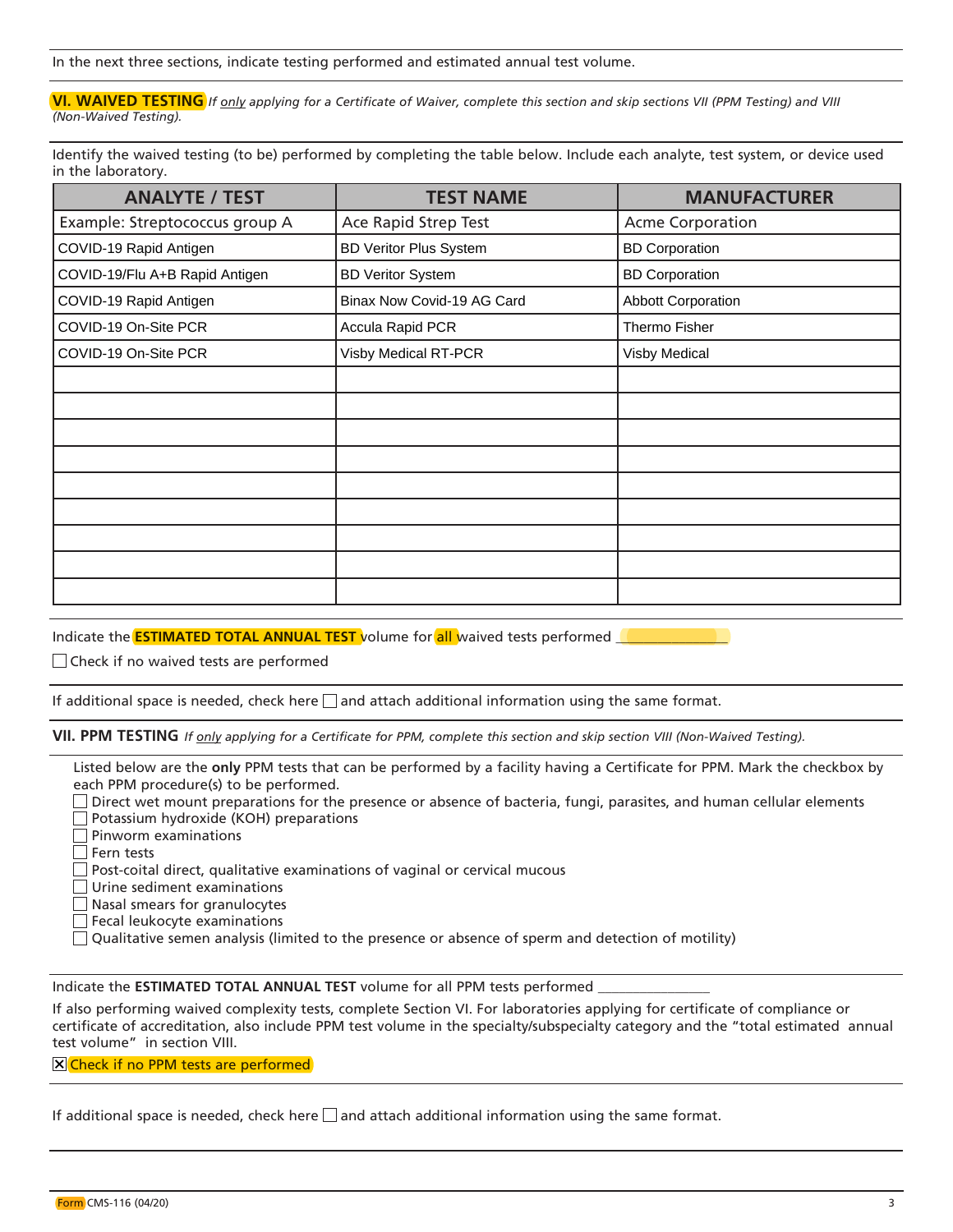**VIII. NON-WAIVED TESTING** *(Including PPM testing if applying for a Certificate of Compliance or Certificate of Accreditation) Complete this section only if you are applying for a Certificate of Compliance or a Certificate of Accreditation.*

Identify the non-waived testing (to be) performed by completing the table below. Be as specific as possible. This includes each analyte test system or device used in the laboratory. Use (M) for moderate complexity and (H) for high complexity.

| <b>ANALYTE / TEST</b> | <b>TEST NAME</b>     | <b>MANUFACTURER</b>  | M or H |
|-----------------------|----------------------|----------------------|--------|
| Example: Potassium    | Quick Potassium Test | Acme Lab Corporation | M      |
|                       |                      |                      |        |
|                       |                      |                      |        |
|                       |                      |                      |        |
|                       |                      |                      |        |
|                       |                      |                      |        |
|                       |                      |                      |        |
|                       |                      |                      |        |
|                       |                      |                      |        |

If additional space is needed, check here  $\Box$  and attach additional information using the same format.

If you perform testing other than or in addition to waived tests, complete the information below. If applying for one certificate for multiple sites, the total volume should include testing for ALL sites.

If additional space is needed, check here and attach additional information using the same format." Include text box similar to Section VII.

Place a check  $(\checkmark)$  in the box preceding each specialty/subspecialty in which the laboratory performs testing. Enter the estimated annual test volume for each specialty. Do not include testing not subject to CLIA, waived tests, or tests run for quality control, calculations, quality assurance or proficiency testing when calculating test volume. (For additional guidance on counting test volume, see the instructions included with the application package.)

If applying for a Certificate of Accreditation, indicate the name of the Accreditation Organization beside the applicable specialty/ subspecialty for which you are accredited for CLIA compliance. (The Joint Commission, AAHHS/HFAP, AABB, A2LA ,CAP, COLA or ASHI)

| <b>SPECIALTY /</b><br><b>SUBSPECIALTY</b> | <b>ACCREDITING</b><br><b>ORGANIZATION TEST VOLUME</b> | <b>ANNUAL</b> | <b>SPECIALTY /</b><br><b>SUBSPECIALTY</b>  | <b>ACCREDITING</b><br><b>ORGANIZATION</b> | <b>ANNUAL</b><br><b>TEST</b><br><b>VOLUME</b> |
|-------------------------------------------|-------------------------------------------------------|---------------|--------------------------------------------|-------------------------------------------|-----------------------------------------------|
| <b>HISTOCOMPATIBILITY 010</b>             |                                                       |               | <b>HEMATOLOGY 400</b>                      |                                           |                                               |
| Transplant                                |                                                       |               | Hematology                                 |                                           |                                               |
| Nontransplant                             |                                                       |               | <b>IMMUNOHEMATOLOGY</b>                    |                                           |                                               |
| <b>MICROBIOLOGY</b>                       |                                                       |               | ABO Group & Rh Group 510                   |                                           |                                               |
| Bacteriology 110                          |                                                       |               | Antibody Detection (transfusion) 520       |                                           |                                               |
| Mycobacteriology 115                      |                                                       |               | Antibody Detection (nontransfusion) 530    |                                           |                                               |
| Mycology 120                              |                                                       |               | Antibody Identification 540                |                                           |                                               |
| Parasitology 130                          |                                                       |               | Compatibility Testing 550                  |                                           |                                               |
| Virology 140                              |                                                       |               | <b>PATHOLOGY</b>                           |                                           |                                               |
| <b>DIAGNOSTIC IMMUNOLOGY</b>              |                                                       |               | Histopathology 610                         |                                           |                                               |
| Syphilis Serology 210                     |                                                       |               | Oral Pathology 620                         |                                           |                                               |
| General Immunology 220                    |                                                       |               | Cytology 630                               |                                           |                                               |
| <b>CHEMISTRY</b>                          |                                                       |               | <b>RADIOBIOASSAY 800</b>                   |                                           |                                               |
| Routine 310                               |                                                       |               | Radiobioassay                              |                                           |                                               |
| Urinalysis 320                            |                                                       |               | <b>CLINICAL CYTOGENETICS 900</b>           |                                           |                                               |
| Endocrinology 330                         |                                                       |               | <b>Clinical Cytogenetics</b>               |                                           |                                               |
| Toxicology 340                            |                                                       |               | <b>TOTAL ESTIMATED ANNUAL TEST VOLUME:</b> |                                           |                                               |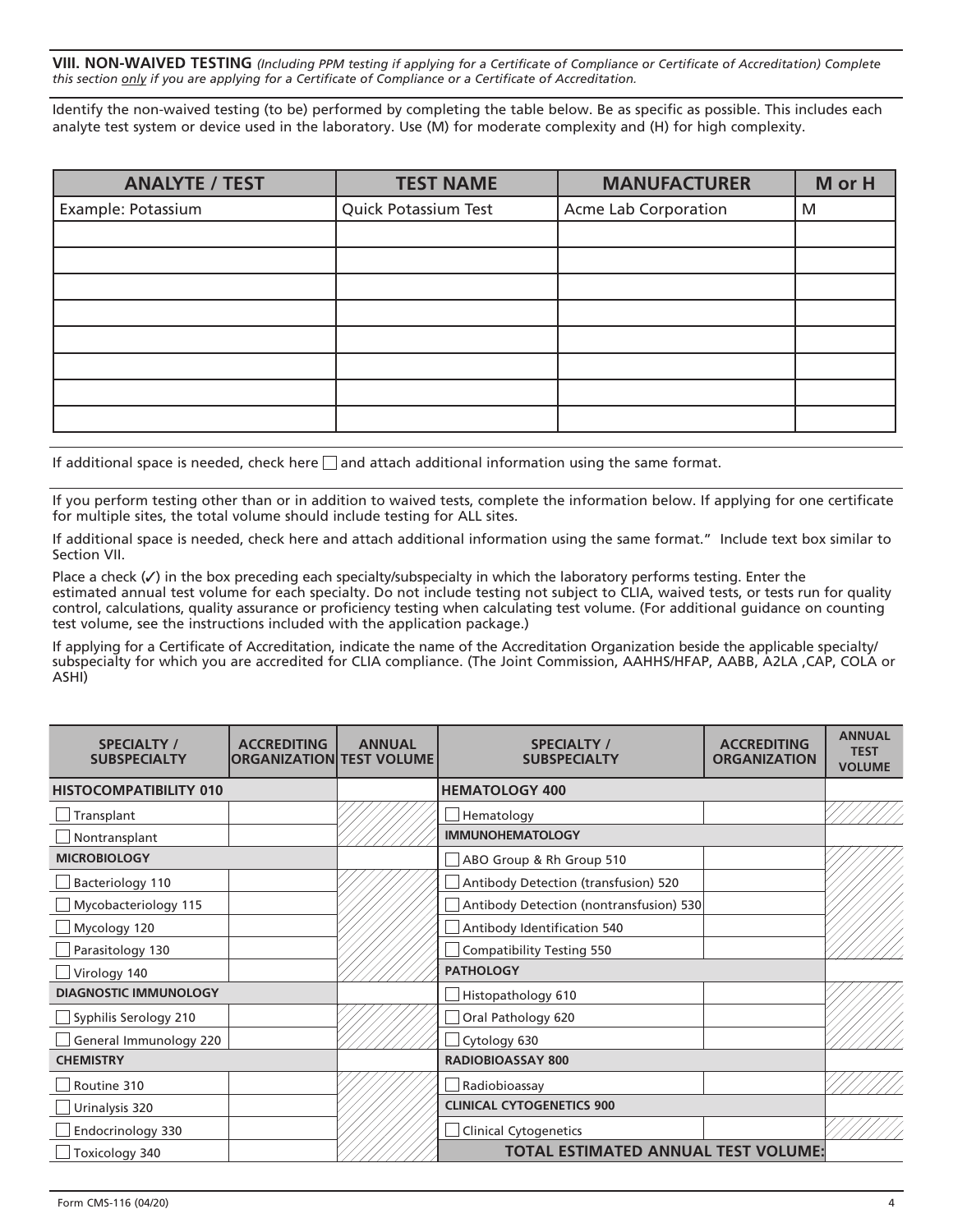| IX. TYPE OF CONTROL (CHECK THE ONE MOST DESCRIPTIVE OF OWNERSHIP TYPE) |                       |                                                                     |  |  |  |
|------------------------------------------------------------------------|-----------------------|---------------------------------------------------------------------|--|--|--|
| <b>VOLUNTARY NONPROFIT</b>                                             | <b>FOR PROFIT</b>     | <b>GOVERNMENT</b>                                                   |  |  |  |
| $\Box$ 01 Religious Affiliation                                        | $\Box$ 04 Proprietary | $\Box$ 05 City                                                      |  |  |  |
| $\Box$ 02 Private Nonprofit                                            |                       | $\Box$ 06 County                                                    |  |  |  |
| □ 03 Other Nonprofit                                                   |                       | $\Box$ 07 State                                                     |  |  |  |
|                                                                        |                       | $\Box$ 08 Federal                                                   |  |  |  |
| (Specify)                                                              |                       | □ 09 Other Government                                               |  |  |  |
|                                                                        |                       | (If 09 is selected, please specify the country<br>or the province.) |  |  |  |

Does this facility have partial or full ownership by a foreign entity or foreign government?  $\Box$  Yes  $\boxtimes$  No

If Yes, what is the country of origin for the foreign entity?

## **X. DIRECTOR AFFILIATION WITH OTHER LABORATORIES**

If the director of this laboratory serves as director for additional laboratories that are separately certified, please complete the following:

| <b>CLIA NUMBER</b> | <b>NAME OF LABORATORY</b> |
|--------------------|---------------------------|
|                    |                           |
|                    |                           |
|                    |                           |
|                    |                           |
|                    |                           |
|                    |                           |

# **ATTENTION: READ THE FOLLOWING CAREFULLY BEFORE SIGNING APPLICATION**

Any person who intentionally violates any requirement of section 353 of the Public Health Service Act as amended or any regulation promulgated thereunder shall be imprisoned for not more than 1 year or fined under title 18, United States Code or both, except that if the conviction is for a second or subsequent violation of such a requirement such person shall be imprisoned for not more than 3 years or fined in accordance with title 18, United States Code or both.

Consent: The applicant hereby agrees that such laboratory identified herein will be operated in accordance with applicable standards found necessary by the Secretary of Health and Human Services to carry out the purposes of section 353 of the Public Health Service Act as amended. The applicant further agrees to permit the Secretary, or any Federal officer or employee duly designated by the Secretary, to inspect the laboratory and its operations and its pertinent records at any reasonable time and to furnish any requested information or materials necessary to determine the laboratory's eligibility or continued eligibility for its certificate or continued compliance with CLIA requirements.

**PRINT NAME OF DIRECTOR OF LABORATORY** 

| <b>PRINT NAME OF OWNER OF LABORATORY</b> |  |
|------------------------------------------|--|
|------------------------------------------|--|

**SIGNATURE OF OWNER/DIRECTOR OF LABORATORY (***SIGN IN INK OR USE A SECURE ELECTRONIC SIGNATURE)* DATE

**NOTE: Completed 116 applications must be sent to your local State Agency. Do not send any payment with your completed 116 application.**

**STATE AGENCY CONTACT INFORMATION CAN BE FOUND AT: [https://www.cms.gov/Regulations-and-Guidance/Legislation/CLIA/Downloads/CLIASA.pdf](http://www.cms.gov/Regulations-and-Guidance/Legislation/CLIA/Downloads/CLIASA.pdf)**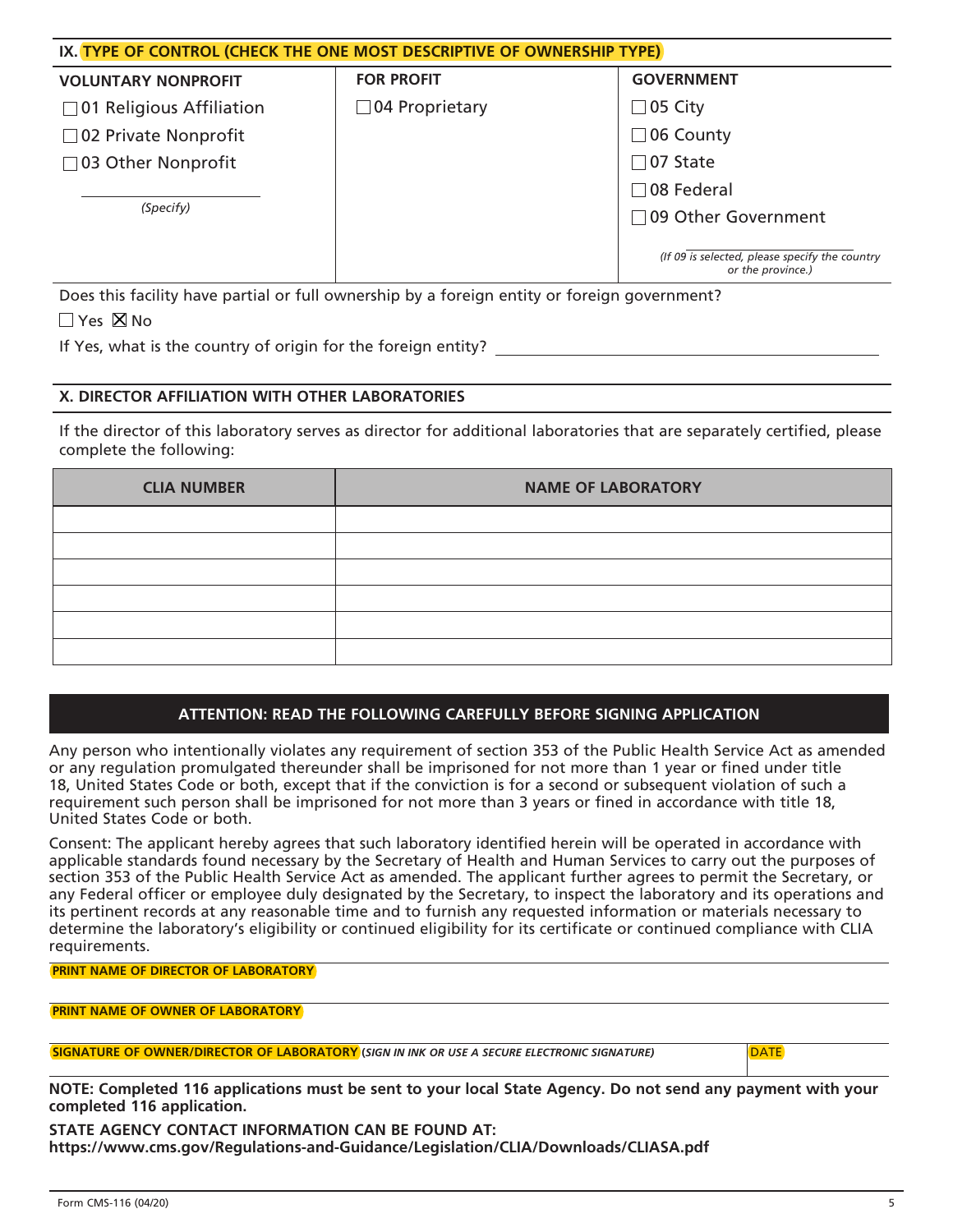# **THE CLINICAL LABORATORY IMPROVEMENT AMENDMENTS (CLIA) APPLICATION (FORM CMS-116)**

# **INSTRUCTIONS FOR COMPLETION**

CLIA requires every facility that tests human specimens for the purpose of providing information for the diagnosis, prevention or treatment of any disease or impairment of, or the assessment of the health of, a human being to meet certain Federal requirements. If your facility performs tests for these purposes, it is considered, under the law, to be a laboratory. Facilities only collecting or preparing specimens (or both) or only serving as a mailing service are not considered laboratories. CLIA does not apply to a facility that only performs forensic testing. CLIA applies even if only one or a few basic tests are performed, and even if you are not charging for testing. In addition, the CLIA legislation requires financing of all regulatory costs through fees assessed to affected facilities.

The CLIA application (Form CMS-116) collects information about your laboratory's operation which is necessary to determine the fees to be assessed, to establish baseline data and to fulfill the statutory requirements for CLIA. This information will also provide an overview of your facility's laboratory operation. All information submitted should be based on your facility's laboratory operation as of the date of form completion.

#### **NOTE: WAIVED TESTS ARE NOT EXEMPT FROM CLIA. FACILITIES PERFORMING ONLY THOSE TESTS CATEGORIZED AS WAIVED MUST APPLY FOR A CLIA CERTIFICATE OF WAIVER.**

**NOTE: Laboratory directors performing non-waived testing (including PPM) must meet specific education, training and experience under subpart M (42 CFR PART 493) of the CLIA requirements. Proof of these requirements for the laboratory director must be submitted with the application. Information to be submitted with the application include:**

- **• Verification of State Licensure, as applicable**
- **• Documentation of qualifications:**
	- **• Education (copy of Diploma, transcript from accredited institution, CMEs),**
	- **• Credentials, and**
	- **• Laboratory experience.**

**Individuals who attended foreign schools must have an evaluation of their credentials determining equivalency of their education to education obtained in the United States. Failure to submit this information will delay the processing of your application.** 

**ALL APPLICABLE SECTIONS MUST BE COMPLETED. INCOMPLETE APPLICATIONS CANNOT BE PROCESSED AND WILL BE RETURNED TO THE FACILITY. PRINT LEGIBLY OR TYPE INFORMATION.**

## **I. GENERAL INFORMATION**

For an initial applicant, check **"initial application"**. For an initial survey or for a recertification, check **"survey"**. For a request to change the type of certificate, check **"change in certificate type"** and provide the effective

date of the change. For all other changes, including change in location, director, lab closure, etc., check **"other changes"** and provide the effective date of the change.

**CLIA Identification Number:** For an initial applicant, the CLIA number should be left blank. The number will be assigned when the application is processed. For all other applicants, enter the 10 digit CLIA identification number already assigned and listed on your CLIA certificate.

**Facility Name:** Be specific when indicating the name of your facility, particularly when it is a component of a larger entity, e.g., respiratory therapy department in XYZ Hospital. For a physician's office, this may be the name of the physician. NOTE: the information provided is what will appear on your certificate.

**Email Address:** A valid Email Address is optional and will be used for communications between the CLIA program and the laboratory. Selecting the RECEIVE NOTIFICATIONS VIA EMAIL checkbox, requires the laboratory to enter a valid Email Address.

**Physical Facility Address:** This address is mandatory and must reflect the physical location where the laboratory testing is performed. The address may include a floor, suite and/or room location, but cannot be a Post Office box or Mail Stop.

If the laboratory has a separate mailing and/or corporate address (from the Facility Address), please complete the appropriate sections on the form.

**Mailing Address:** This address is optional and may be used if the laboratory wants to direct the mailing of the CLIA fee coupon and/or CLIA certificate to an alternate location, such as an accounts payable office. A Post Office box number or Mail Stop number may be used as part of the Mailing Address for this section.

**Corporate Address:** This address is optional and may be used if the laboratory wants to direct the mailing of the CLIA fee coupon and/or CLIA certificate to another location, such as, the main headquarters or home office for the laboratory. A Post Office box number or Mail Stop number may be used as part of the Corporate Address for this section.

**Form Mailing:** Select the address (Physical, Mailing, Corporate) where the CLIA fee coupon and CLIA certificate are to be mailed.

**For Office Use Only:** The date received is the date the form is received by the state agency or CMS regional office for processing.

## **II. TYPE OF CERTIFICATE REQUESTED**

Select your certificate type based on the highest level of test complexity performed by your laboratory. A laboratory performing non-waived tests can choose Certificate of Compliance or Certificate of Accreditation based on the agency you wish to survey your laboratory.

When completing this section, please remember that a facility holding a: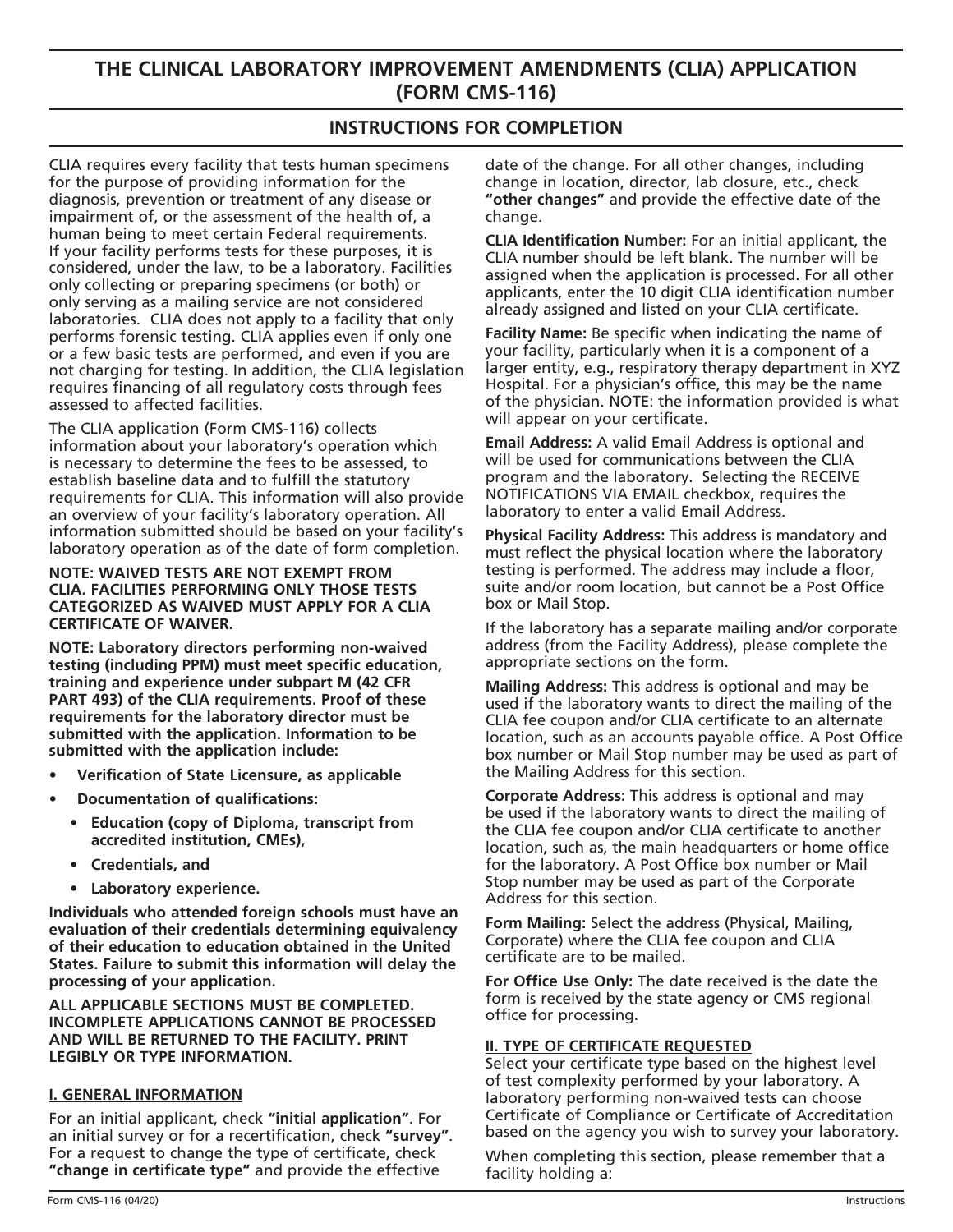- **Certificate of Waiver** can only perform tests categorized as waived;\*
- **• Certificate for Provider Performed Microscopy Procedures** (PPM) can only perform tests categorized as PPM, or tests categorized as PPM and waived tests;\*
- **• Certificate of Compliance** can perform tests categorized as waived, PPM and moderate and/or high complexity tests provided the applicable CLIA quality standards are met following a CLIA survey; and
- **• Certificate of Accreditation** can perform tests categorized as waived, PPM and moderate and/ or high complexity non-waived tests provided the laboratory is currently accredited by an approved accreditation organization. (If your CMS-approved accreditation organization is not listed, contact your local State Agency for further instructions.)

\*A current list of waived and PPM tests may be obtained from your State agency. Specific test system categorizations can also be found on the Internet at: **[http://www.accessdata.fda.gov/scripts/cdrh/cfdocs/](http://www.accessdata.fda.gov/scripts/cdrh/cfdocs/cfCLIA/clia.cfm) [cfCLIA/clia.cfm](http://www.accessdata.fda.gov/scripts/cdrh/cfdocs/cfCLIA/clia.cfm)**.

### **III. TYPE OF LABORATORY**

Select the type that is most descriptive of the location where the laboratory testing is performed.

If selecting 'mobile laboratory' (code 19), a mobile laboratory is defined as a movable, self-contained operational laboratory with its own personnel, equipment, and records. For record keeping purposes, include, on a separate sheet of paper, the vehicle identification numbers (VINs) of all vehicles used for mobile laboratory testing.

If selecting 'Practitioner Other' (code 22), this type includes practitioners such as, dentists, chiropractors, etc.

## **IV. HOURS OF ROUTINE OPERATION**

Provide only the times when actual laboratory testing is performed in your facility. Please use the HH:MM

format and check box marked '24/7' if laboratory testing is performed continuously, e.g., 24 hours a day, 7 days a week. Do not use military time.

## **V. MULTIPLE SITES**

You can only qualify for the multiple site provision (more than one site under one certificate) if you meet one of the CLIA requirements described in 42 CFR 493. 493.35(b)(1-3), 493.43(b)(1-3) and 493.55(b)(1-3) Hospice and HHA could qualify for an exception.

#### **VI. WAIVED TESTING**

Indicate the estimated total annual test volume for all waived tests performed. List can be found at: **https[:www.cms.gov/CLIA/downloads/waivetbl.pdf](www.cms.gov/CLIA/downloads/waivetbl.pdf)**

#### **VII. PPM TESTING**

Indicate the estimated total annual test volume for all PPM tests performed. List can be found at: **<https://www.cms.gov/CLIA/downloads/ppmplist.pdf>**

#### **VIII. NON-WAIVED TESTING** *(INCLUDING PPM)*

The total Estimated Annual Test volume in this section includes all non-waived testing, including PPM tests previously counted in section VII. Follow the specific instructions on page 3 of the Form CMS-116 when completing this section for test counting information. (Note: The Accrediting Organization column should reflect accreditation information for CLIA purposes only; e.g., CAP, etc.).

#### **IX. TYPE OF CONTROL**

Select the type of ownership or control which most appropriately describes your facility.

#### **X. DIRECTOR OF ADDITIONAL LABORATORIES**

List all other facilities for which the director is responsible and that are under different certificates. Note that for a Certificate of PPM, Certificate of Compliance or Certificate of Accreditation, an individual can only serve as the director for no more than five certificates.

#### **Reminders - Before submitting the Form CMS-116:**

- 1. Include the current or estimated annual test volume.
- 2. For Certificate for PPM, Certificate of Compliance, or Certificate of Accreditation, include the laboratory director qualifications.
- 3. Do not send any money with your application.
- 4. Send the completed Form CMS-116 to the appropriate State Agency **[\(https://www.cms.gov/Regulations-and-Guidance/](http://www.cms.gov/Regulations-and-Guidance/Legislation/CLIA/Downloads/CLIASA.pdf) [Legislation/CLIA/Downloads/CLIASA.pdf](http://www.cms.gov/Regulations-and-Guidance/Legislation/CLIA/Downloads/CLIASA.pdf))**.

Once the completed Form CMS-116 has been returned to the applicable State agency and it is processed, a fee remittance coupon will be issued. The fee remittance coupon will indicate your CLIA identification number and the amount due for the certificate, and if applicable the compliance (survey) or validation fee. If you are applying for a Certificate of Compliance or Certificate of Accreditation, you will initially pay for and receive a Registration Certificate. A Registration Certificate permits a facility requesting a Certificate of Compliance to perform testing until an onsite inspection is conducted to determine program compliance; or for a facility applying for a Certificate of Accreditation, until verification of accreditation by an approved accreditation organization is received by CMS.

**If you need additional information concerning CLIA, or if you have questions about completion of this form, please contact your State agency. State agency contact information can be found at:**

**[https://www.cms.gov/Regulations-and-Guidance/Legislation/CLIA/Downloads/CLIASA.pdf](http://www.cms.gov/Regulations-and-Guidance/Legislation/CLIA/Downloads/CLIASA.pdf)**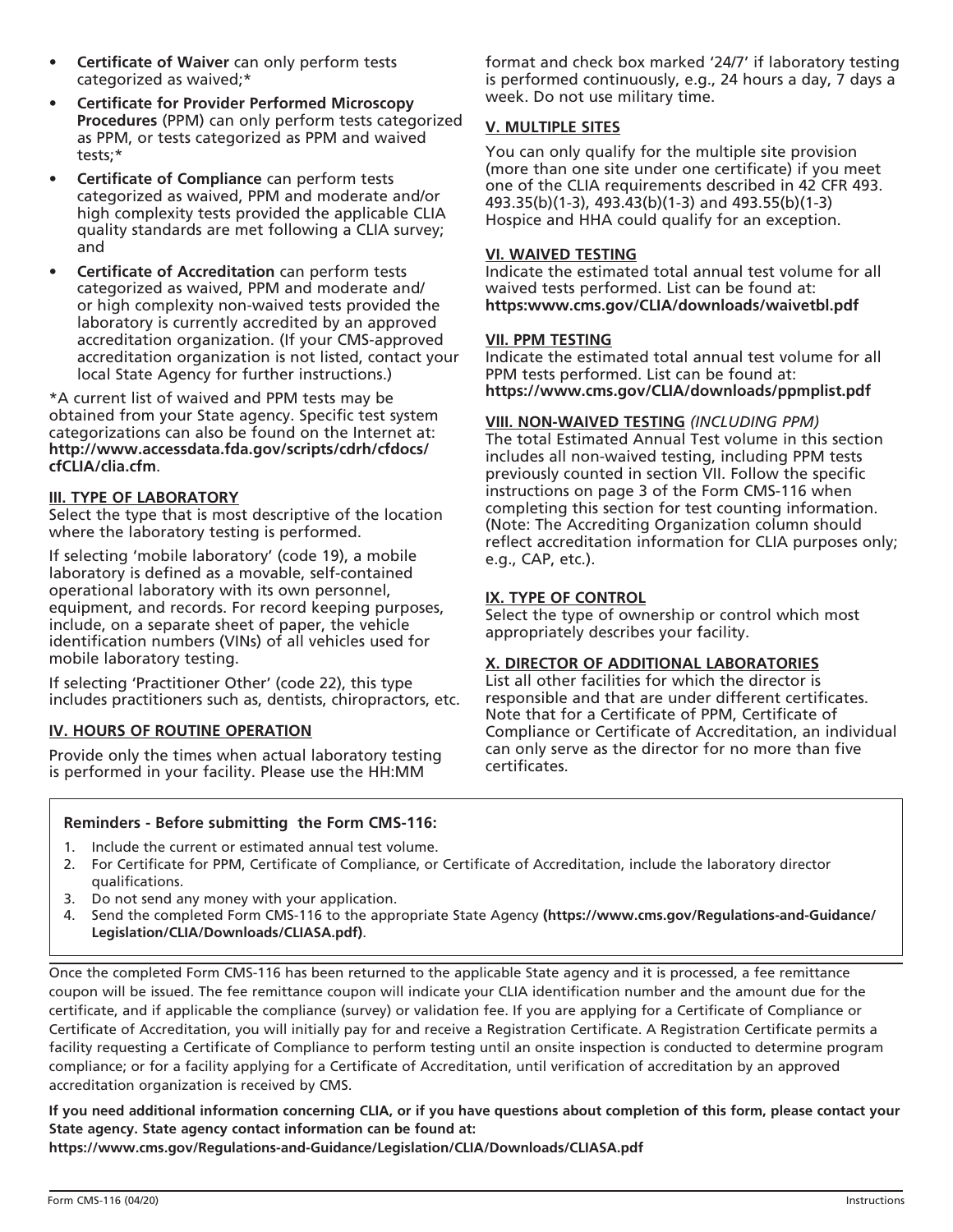### **VIII. NON-WAIVED TESTING**

# **TESTS COMMONLY PERFORMED AND THEIR CORRESPONDING LABORATORY SPECIALTIES/SUBSPECIALITIES**

### **HISTOCOMPATIBILITY (010)**

HLA Typing (disease associated antigens)

## **MICROBIOLOGY**

**Bacteriology (110)** Gram Stain **Culture** Susceptibility Strep screen Antigen assays (H.pylori, Chlamydia, etc.)

### **Mycobacteriology (115)**

Acid Fast Smear Mycobacterial culture Mycobacterial susceptibility

**Mycology (120)** Fungal Culture DTM KOH Preps

## **Parasitology (130)** Direct Preps Ova and Parasite Preps Wet Preps

**Virology (140)** RSV (Not including waived kits) HPV assay Cell culture

# **DIAGNOSTIC IMMUNOLOGY**

**Syphilis Serology (210)** RPR FTA, MHATP

## **General Immunology (220)**

Allergen testing ANA Antistreptolysin O Antigen/Antibody (hepatitis, herpes, rubella, etc.) Complement (C3, C4) Immunoglobulin **HIV** Mononucleosis assay Rheumatoid factor Tumor marker (AFP, CA 19-9, CA 15-3, CA 125)\*

\*Tumor markers can alternatively be listed under Routine Chemistry instead of General Immunology.

### **HEMATOLOGY (400)**

Complete Blood Count (CBC) WBC count RBC count Hemoglobin Hematocrit (Not including spun micro) Platelet count Differential Activated Clotting Time Prothrombin time (Not including waived instruments) Partial thromboplastin time Fibrinogen Reticulocyte count Manual WBC by hemocytometer Manual platelet by hemocytometer Manual RBC by hemocytometer Sperm count

## **IMMUNOHEMATOLOGY**

ABO group (510) Rh(D) type (510) Antibody screening Antibody identification (540) Compatibility testing (550)

## **PATHOLOGY**

Dermatopathology Oral Pathology (620) PAP smear interpretations (630) Other Cytology tests (630) Histopathology (610)

# **RADIOBIOASSAY (800)**

Red cell volume Schilling test

# **CLINICAL CYTOGENETICS (900)**

Fragile X Buccal smear Prader-Willi syndrome FISH studies for: neoplastic disorders, congenital disorders or solid tumors.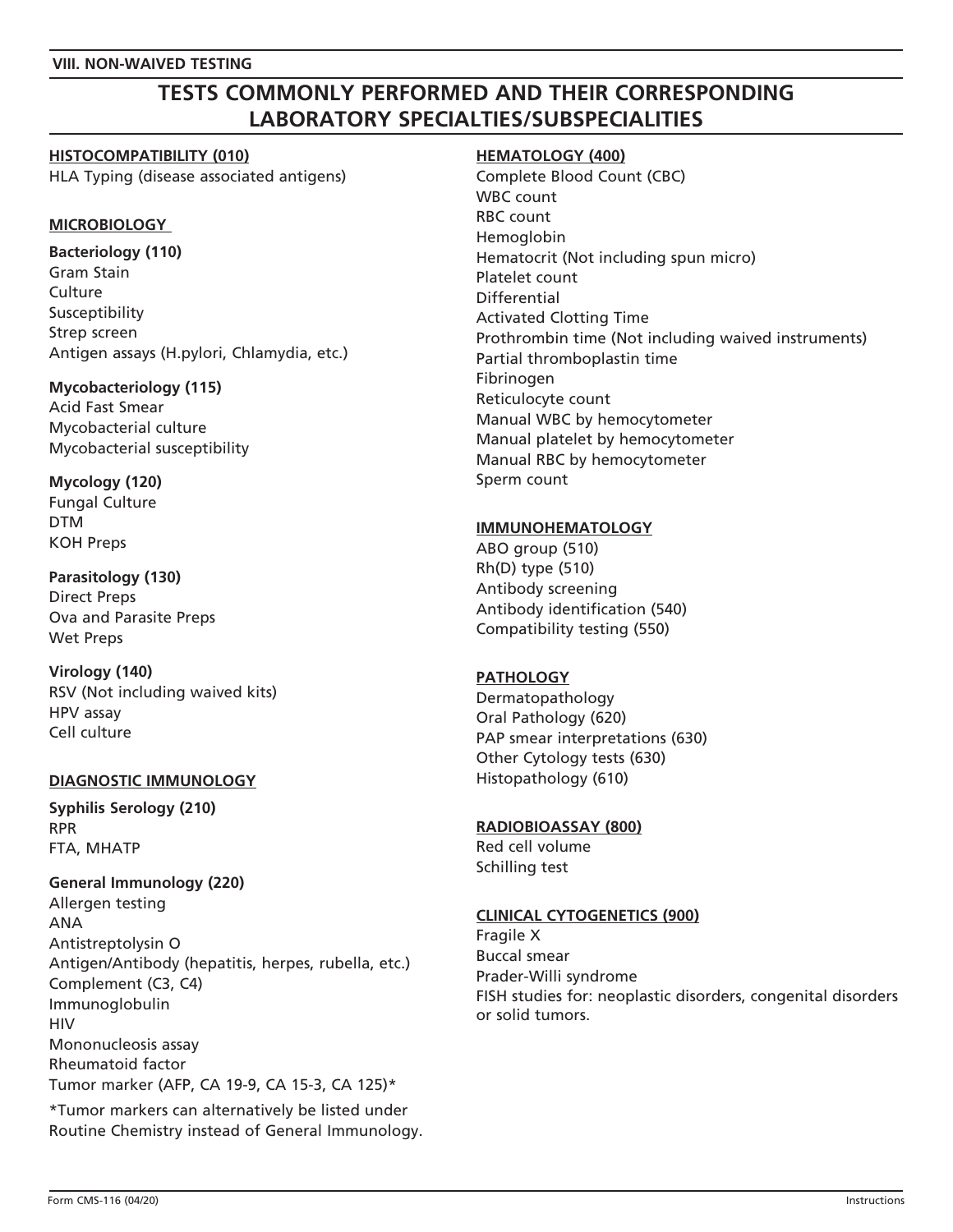# **CHEMISTRY**

**Routine Chemistry (310)** Albumin Ammonia Alk Phos ALT/SGPT AST/SGOT Amylase Bilirubin Blood gas (pH, pO2, pCO2) BUN Calcium Chloride Cholesterol Cholesterol, HDL CK/CK isoenzymes CO2 Creatinine Ferritin Folate GGT Glucose (Not fingerstick) Iron LDH/LDH isoenzymes Magnesium Potassium Protein, electrophoresis Protein, total PSA Sodium **Triglycerides Troponin** Uric acid Vitamin B12

# **Endocrinology (330)**

Cortisol HCG (serum pregnancy test) T3 T3 Uptake T4 T4, free TSH

# **Toxicology (340)** Acetaminophen Blood alcohol Blood lead (Not waived) Carbamazepine Digoxin Ethosuximide Gentamicin Lithium Phenobarbital Phenytoin Primidone Procainamide **NAPA** Quinidine **Salicylates** Theophylline Tobramycin Therapeutic Drug Monitoring

**Urinalysis\*\* (320)** Automated Urinalysis (Not including waived instruments) Microscopic Urinalysis Urine specific gravity by refractometer Urine specific gravity by urinometer Urine protein by sulfosalicylic acid

\*\* Dipstick urinalysis is counted in Section VI. WAIVED TESTING

**NOTE:** This is not a complete list of tests covered by CLIA. Other non-waived tests and their specialties/ subspecialties can be found at **[https://www.cms.gov/Regulations-and-Guidance/Legislation/CLIA/Downloads/SubjecttoCLIA.pdf](http://www.cms.gov/Regulations-and-Guidance/Legislation/CLIA/Downloads/SubjecttoCLIA.pdf)**  and **[https://www.cms.gov/Regulations-and-Guidance/Legislation/CLIA/Downloads/lccodes.pdf.](http://www.cms.gov/Regulations-and-Guidance/Legislation/CLIA/Downloads/lccodes.pdf)** You may also call your State agency for further information. State agency contact information can be found at: **[https://www.cms.gov/Regulations-and-Guidance/Legislation/CLIA/Downloads/CLIASA.pdf](http://www.cms.gov/Regulations-and-Guidance/Legislation/CLIA/Downloads/CLIASA.pdf)**.